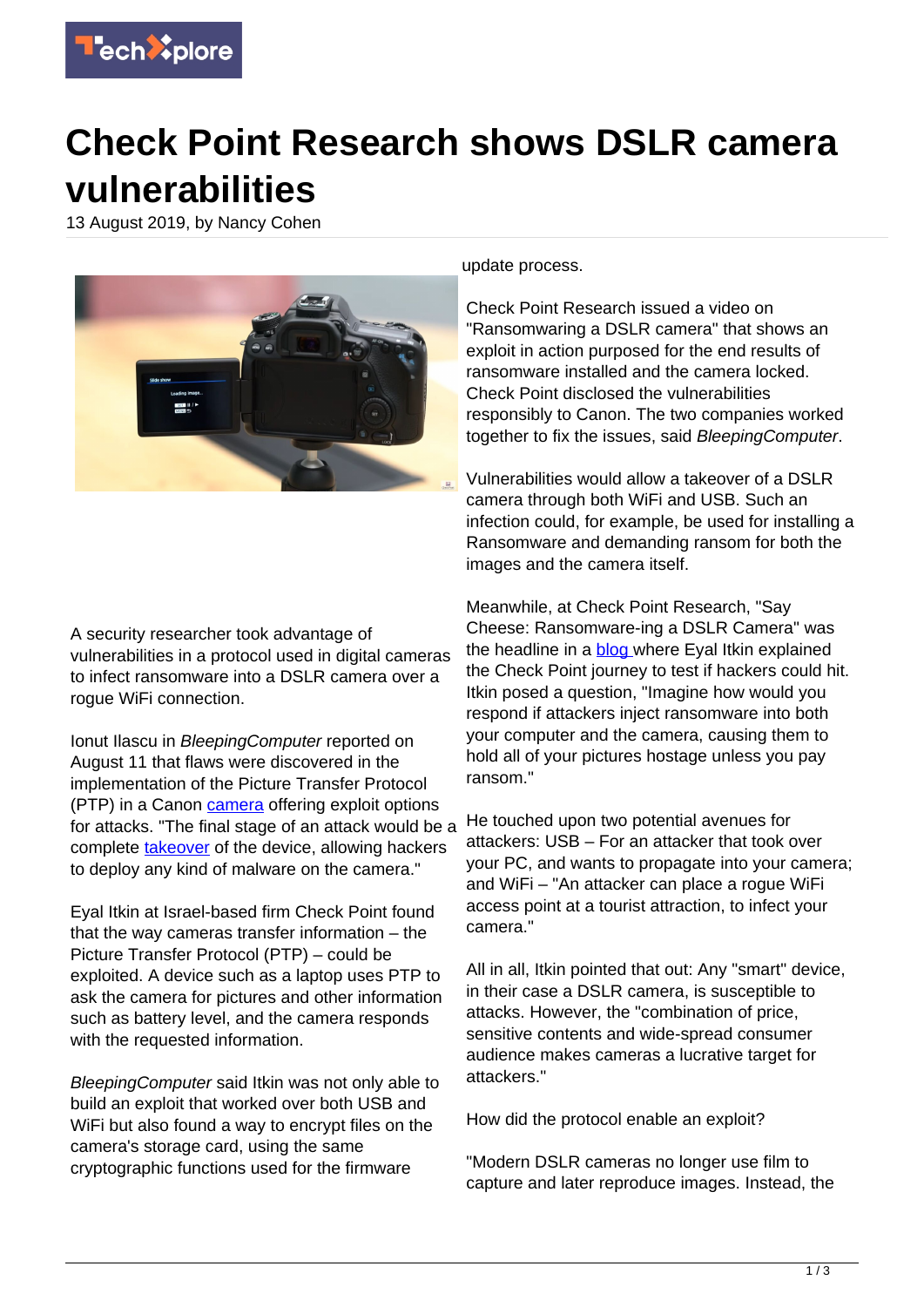

International Imaging Industry Association devised a exists for third-party attack on the camera if the standardised protocol to transfer digital images from your camera to your computer. This protocol is has been hijacked through an unsecured network. called the Picture Transfer Protocol (PTP). Initially focused on image transfer, this protocol now contains dozens of different commands that support anything from taking a live picture to upgrading the camera's firmware," Eital stated.

Simulating attackers, the researchers wanted to find implementation vulnerabilities in the protocol, hoping to leverage them in order to take over the camera. "Such a Remote Code Execution (RCE) scenario will allow attackers to do whatever they want with the camera, and infecting it with Ransomware is only one of many options."

Why single out Canon? They chose to focus on Canon's EOS 80D DSLR camera, as "the largest DSLR maker, controlling more than 50% of the market."The EOS 80D supports both USB and WiFi company in your region for the latest information and Canon has an extensive "modding" community, regarding firmware designed to address this issue." called Magic Lantern.

One important takeaway, despite using Canon center-stage, is that the weaknesses do not solely reside with the Canon brand. It is the Picture Transfer Protocol (PTP).

"During our research we found multiple critical vulnerabilities in the Picture Transfer Protocol as implemented by Canon. Although the tested implementation contains many proprietary commands, the [protocol](https://techxplore.com/tags/protocol/) is standardized, and is embedded in other cameras. Based on our results, we believe that similar vulnerabilities can be found in the PTP implementations of other vendors as well."

On August 6, Canon issued this statement, regarding the security [advisory](https://global.canon/en/support/security/d-camera.html) for Canon digital cameras related to PTP (Picture Transfer Protocol) communication functions and firmware update functions.

"An international team of security researchers has drawn our attention to a [vulnerability](https://techxplore.com/tags/vulnerability/) related to communications via the Picture Transfer Protocol (PTP)...as well as a vulnerability related to firmware updates... Due to these vulnerabilities, the potential

camera is connected to a PC or mobile device that At this point, there have been no confirmed cases of these vulnerabilities being exploited to cause harm, but ... we would like to inform you of the following workarounds for this issue."

Canon then listed its advice:

Ensure the suitability of security-related settings of devices connected to the camera; do not connect the camera to a PC or mobile device in an unsecure network, e.g., free Wi-Fi environment; do not connect the camera to a PC or mobile device potentially exposed to virus infections; disable the camera's network functions when not being used; download the official firmware from Canon's website when performing a camera firmware update; check the website "of the Canon sales

© 2019 Science X Network